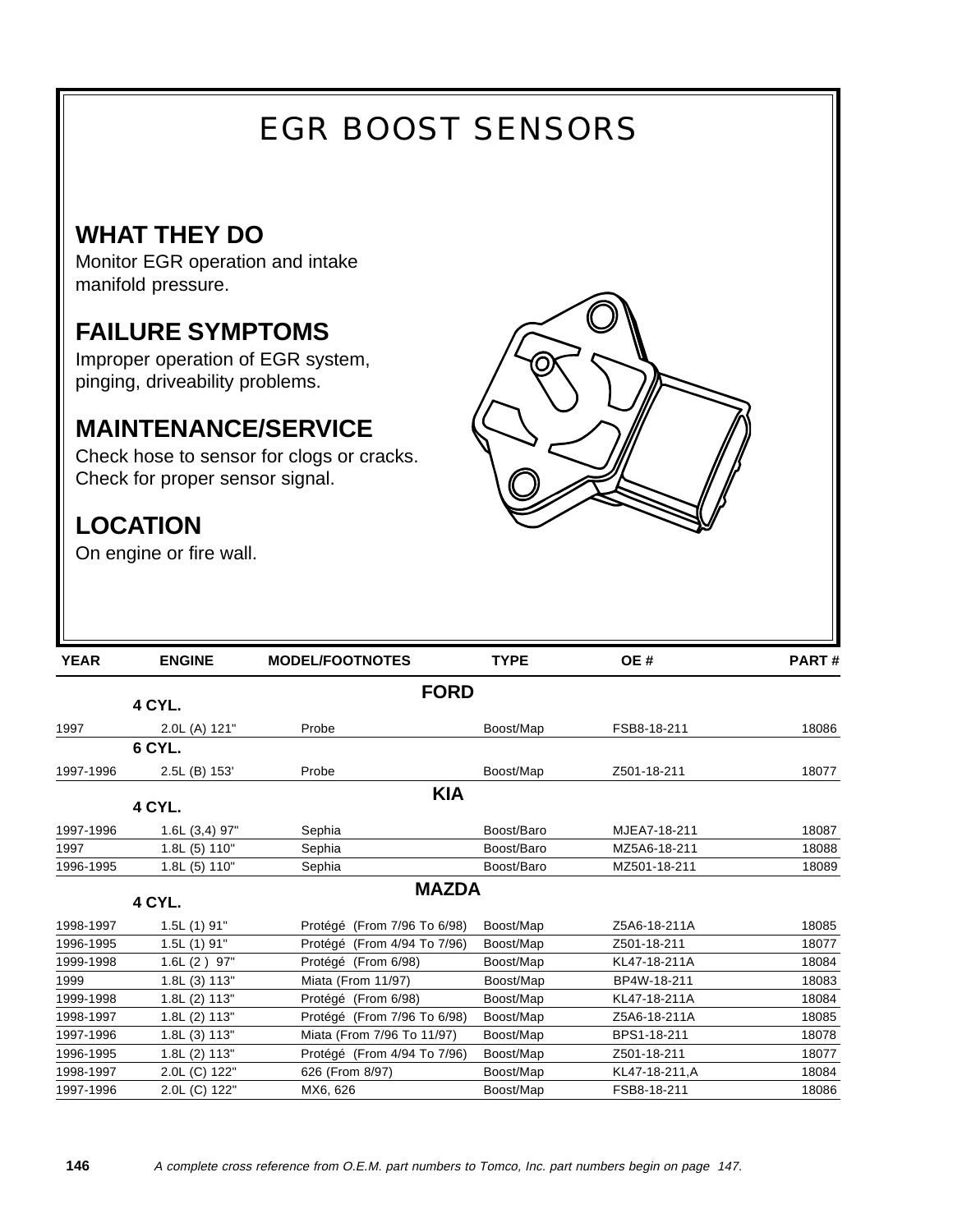#### **EGR BOOST SENSORS**

| <b>YEAR</b> | <b>ENGINE</b>         | <b>MODEL/FOOTNOTES</b>                 | <b>TYPE</b> | OE #                 | <b>PART#</b> |  |
|-------------|-----------------------|----------------------------------------|-------------|----------------------|--------------|--|
|             | <b>MAZDA (Cont'd)</b> |                                        |             |                      |              |  |
|             | 6 CYL.                |                                        |             |                      |              |  |
| 1999-1995   | 2.3L (2) 140"         | Millenia (From 8/95)                   | Boost/Map   | KJ01-18-211A         | 18079        |  |
| 1999-1997   | 2.5L (1) 152"         | Millenia (Incl Bracket)<br>w/Solenoid) | Boost/Map   | KL47-18-215, A, B, C | 18081        |  |
| 1999-1997   | 2.5L (1) 152"         | Millenia (w/o Bracket &<br>Solenoid)   | Boost/Map   | KL47-18-211.A        | 18084        |  |
| 1998-1997   | 2.5L (D) 152"         | 626 (From 8/97)                        | Boost/Map   | KL47-18-211, A       | 18084        |  |
| 1997-1996   | 2.5L (D) 152"         | 626, MX6                               | Boost/Map   | Z501-18-211          | 18077        |  |
| 1996        | 2.5L (1) 152"         | Millenia                               | Boost/Map   | KLG8-18-215          | 18080        |  |
| 1995        | 2.5L (1) 152"         | Millenia (Incl Bracket)<br>w/Solenoid) | Boost/Map   | KL47-18-215, A, B, C | 18081        |  |

#### **OEM INTERCHANGES NUMERICAL LIST**

| <b>APPLICATION &amp; YEAR</b><br>FIG# | PART#                                                                                                    | PART#                                                                                                    | OEM#                                                                                                                                                                                                  | PART#                                     | OEM#                                                                                                    |
|---------------------------------------|----------------------------------------------------------------------------------------------------------|----------------------------------------------------------------------------------------------------------|-------------------------------------------------------------------------------------------------------------------------------------------------------------------------------------------------------|-------------------------------------------|---------------------------------------------------------------------------------------------------------|
|                                       | 18077<br>18078<br>18079<br>18080<br>18081<br>18083<br>18084<br>18085<br>18086<br>18087<br>18088<br>18089 | 18083<br>18078<br>18086<br>18079<br>18084<br>18084<br>18081<br>18081<br>18081<br>18081<br>18080<br>18077 | <b>MAZDA</b><br>BP4W-18-211<br>BPS1-18-211<br>FSB8-18-211<br>KJO1-18-211A<br>KL47-18-211<br>KL47-18-211A<br>KL47-18-215<br>KL47-18-215A<br>KL47-18-215B<br>KL47-18-215C<br>KLG8-18-215<br>Z501-18-211 | 18086<br>18077<br>18087<br>18089<br>18088 | <b>FORD</b><br>FSB8-18-211<br>Z501-18-211<br><b>KIA</b><br>MJEA7-18-211<br>MZ501-18-211<br>MZ5A6-18-211 |
|                                       |                                                                                                          | 18085                                                                                                    | Z5A6-18-211A                                                                                                                                                                                          |                                           |                                                                                                         |